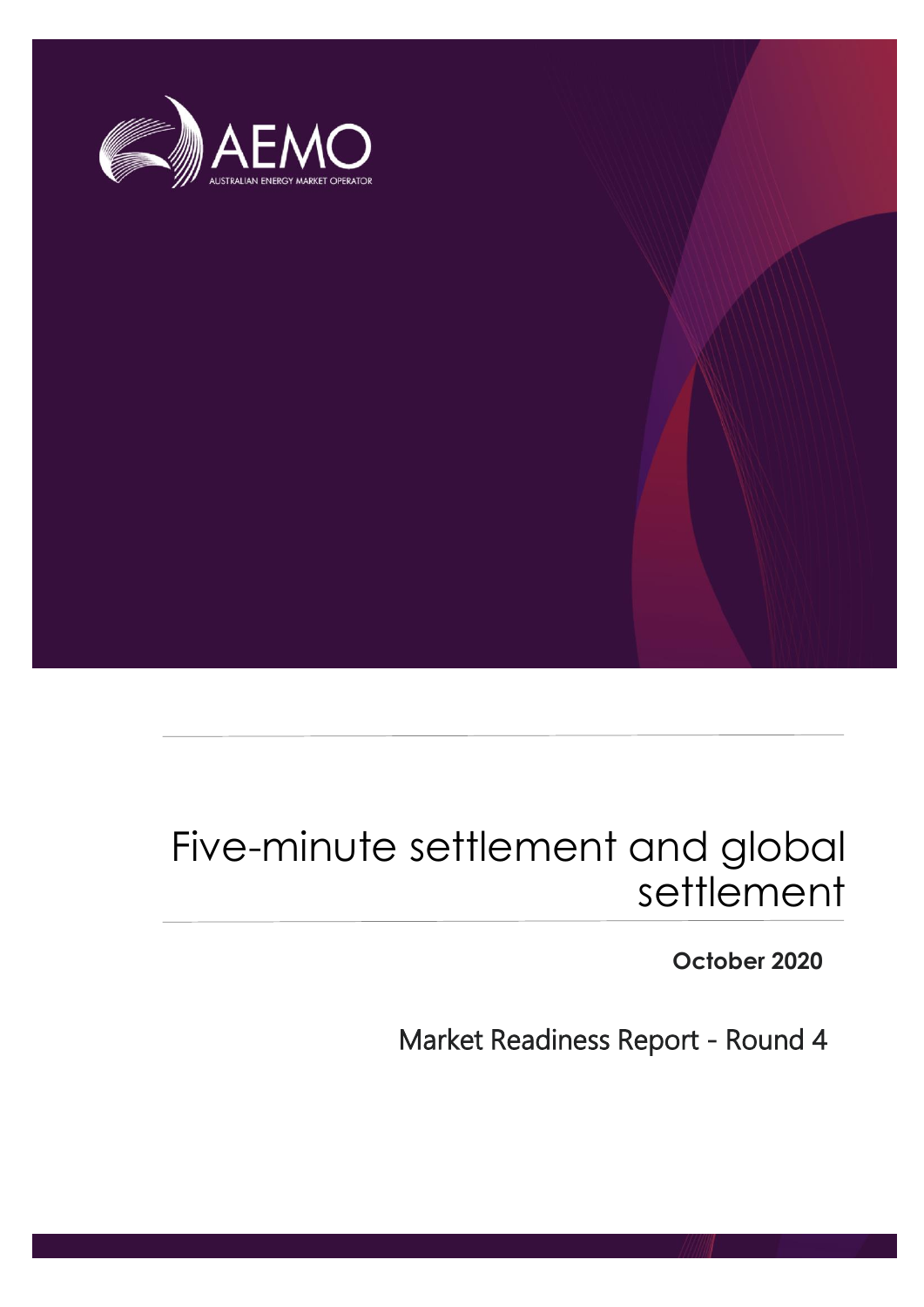#### **Background**

To monitor the industry's level of readiness for the various 5MS and GS transitional activities and commencements, AEMO will co-ordinate readiness reporting across the industry in accordance with the Readiness Reporting Plan.<sup>1</sup> NEM participants are invited to submit readiness information on a periodic basis through a Readiness Assessment Questionnaire. The results from these surveys are presented in this Market Readiness Report.

#### **Readiness criteria**

Participants' level of readiness will be assessed through general readiness criteria, specific readiness criteria, and also their status against the Metering Transition Plan (MTP).<sup>2</sup>

| <b>Criteria</b>  | <b>Overview</b>                            | <b>Response options</b>                     | <b>Results presentation</b>                                         |
|------------------|--------------------------------------------|---------------------------------------------|---------------------------------------------------------------------|
| General          | Criteria related to the level of           | Participants are asked to provide Yes /     | All Yes and No responses are presented in a bar chart.              |
| Readiness        | program establishment of                   | No responses to a set of program            |                                                                     |
| Criteria         | participant programs.                      | establishment questions e.g. if funding     | All responses are unweighted.                                       |
|                  |                                            | is secured.                                 |                                                                     |
| Specific         | Criteria that tracks the                   | Participants (including AEMO) are asked     | Participants' status and progression towards specific criteria are  |
| <b>Readiness</b> | implementation of specific                 | to report their status towards fulfilling   | illustrated in a bar chart.                                         |
| Criteria         | market commencement                        | these requirements by market                |                                                                     |
|                  | requirements for each                      | commencement (on track, at risk or          | Each segment of the bar represents 25% progress. The bar will       |
|                  | participant type. Hence, each              | late), and also report on progress in 25%   | progressively fill with solid colours as the criteria is completed. |
|                  | participant type will have                 | increments.                                 |                                                                     |
|                  | their own set of specific                  |                                             | The bar chart will be coloured red, amber or green based on if the  |
|                  | readiness criteria                         |                                             | criteria is on track, at risk or late.                              |
|                  | e.g. generators' ability to                |                                             |                                                                     |
|                  | submit 5 min bids by 1                     |                                             | All responses are unweighted.                                       |
|                  | October 2021, retailers ability            |                                             |                                                                     |
|                  | to receive and reconcile 5                 |                                             |                                                                     |
|                  | minute data.                               |                                             |                                                                     |
| Metering         | Status monitoring of defined               | Participants are asked to provide their     | All responses are presented in a bar chart.                         |
|                  | Transition Plan activities in the MTP. The | status towards completing activities by     |                                                                     |
| <b>Status</b>    | MTP outlines the expected                  | the transition end date for each defined    | All responses are unweighted.                                       |
|                  | activities, responsibilities,              | sub-category in the MTP (Complete, On       |                                                                     |
|                  | timeframes, as well as other               | track (started), On track (not started), At |                                                                     |
|                  | necessary elements required                | risk, Late, n/a).                           |                                                                     |
|                  | for completion of the 5MS                  |                                             |                                                                     |
|                  | and GS metering transition.                | Given that a sub-category has multiple      |                                                                     |
|                  |                                            | activities supported by various             |                                                                     |
|                  |                                            | participant types, respondents were only    |                                                                     |
|                  |                                            | expected to provide status reporting for    |                                                                     |
|                  |                                            | activities that were relevant to their      |                                                                     |
|                  |                                            | participant type.                           |                                                                     |
|                  |                                            |                                             |                                                                     |
|                  |                                            |                                             |                                                                     |

#### **Participant industry coverage**

The approach to gauging industry coverage for each readiness report is described below for each participant type.

| Participant type | Industry coverage methodology                             | Data source                                                    |
|------------------|-----------------------------------------------------------|----------------------------------------------------------------|
| Generator        | Generator respondents' capacity / NEM capacity            | AER 2019 state of the market report - generation capacity data |
| Retailer         | Retailer respondents' settlement vol. / NEM vol.          | AEMO settlement data - 2019 calendar year                      |
| <b>IMP</b>       | MP respondents' total type 1-4 NMIs/ total type 1-4 NMIs  | AEMO metering data                                             |
| <b>MDP</b>       | MDP respondents' total type 1-4 NMIs/ total type 1-4 NMIs | AEMO metering data                                             |
| <b>IMC</b>       | MC respondents' total type 1-4 NMIs/ total type 1-4 NMIs  | AEMO metering data                                             |
| <b>DNSP</b>      | Number of DNSPs survey respondents / Total DNSPs          | AER 2019 state of the market report - DNSP data                |
| <b>TNSP</b>      | Number of TNSPs survey respondents / Total TNSPs          | AER 2019 state of the market report - TNSP data                |

program-and-global-settlement/readiness-workstream/key-readiness-documents

<sup>&</sup>lt;sup>1</sup> Readiness documents, including the Industry Readiness Reporting Plan, and Metering Transition Plan can be accessed at: https://www.aemo.com.au/initiatives/major-programs/nem-five-minute-settlement-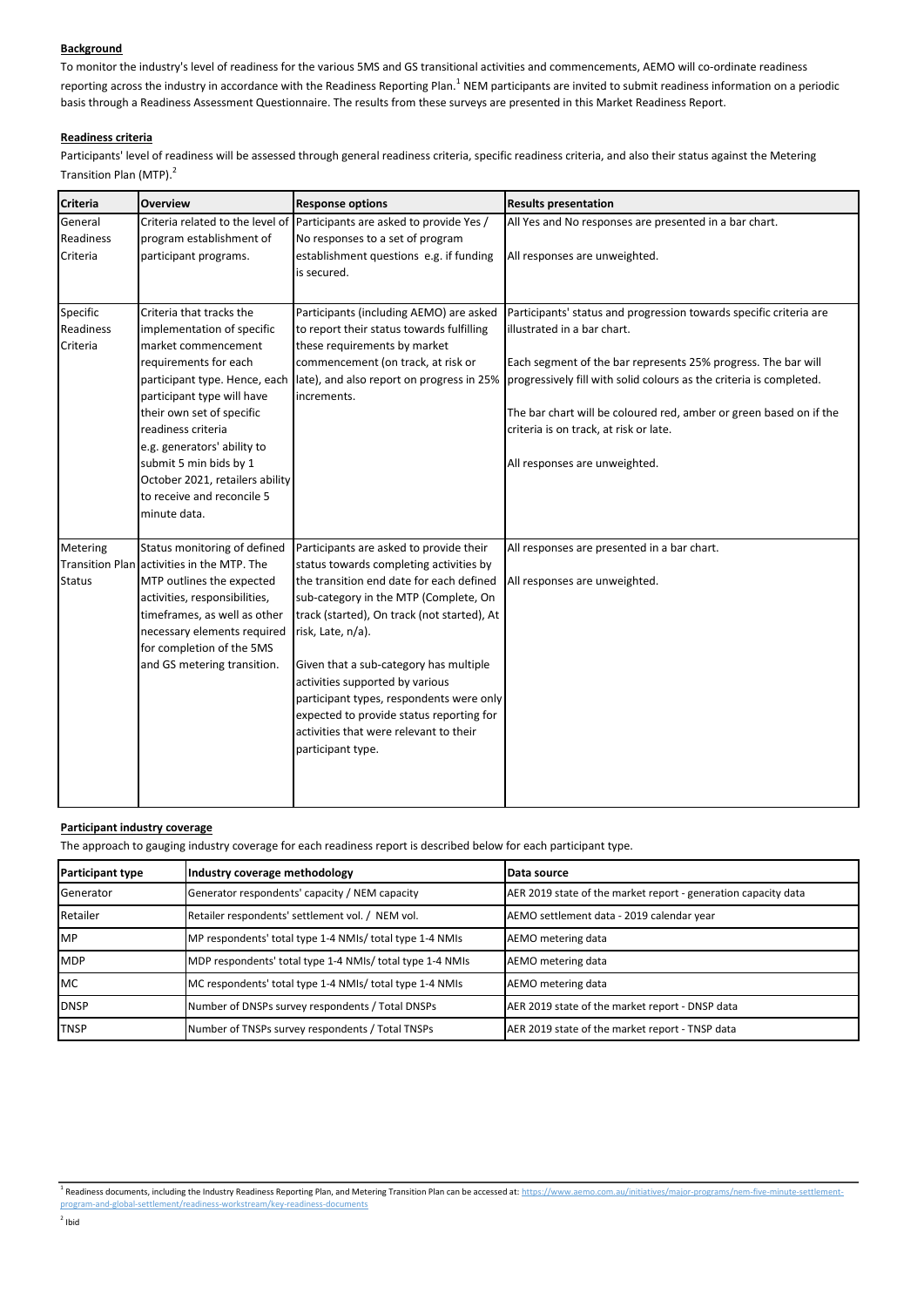#### **Essential industry capabilities for 5MS and GS commencements**

The essential minimum capabilities for 5MS and GS commencements are described below for each relevant participant type.

| <b>Essential capability</b>                                  | <b>Relevant participant Reporting Criteria</b> |                                                                                                                               |
|--------------------------------------------------------------|------------------------------------------------|-------------------------------------------------------------------------------------------------------------------------------|
| Generators and MNSPs are able to<br>submit 5-min offers      |                                                | Generators / MNSPs a) Generators representing >80% of regional load are responding to Industry Readiness<br>Surveys, and;     |
|                                                              |                                                | b) Generators representing >80% of regional load are reporting 'On-track' to be able to submit<br>5-minute granularity offers |
| All essential meters* are able to                            | <b>MPs</b>                                     | a) 100% of MPs associated to essential metering are responding to Industry Readiness Surveys,                                 |
| produce and store 5-min data                                 |                                                | and;                                                                                                                          |
|                                                              |                                                | b) 100% of MPs associated to essential metering are reporting 'On-track' for all applicable MTP<br>activities                 |
| All essential meters* are able to                            | <b>MCs</b>                                     | a) 100% of MCs associated to essential metering are responding to Industry Readiness Surveys,                                 |
| produce and store 5-min data                                 |                                                | and;                                                                                                                          |
|                                                              |                                                | b) 100% of MCs associated to essential metering are reporting 'On-track' for all applicable MTP<br>activities                 |
| All essential meters* are able to deliver                    | <b>MDPs</b>                                    | a) 100% of MDPs associated to essential metering are responding to Industry Readiness                                         |
| 5-min metering data                                          |                                                | Surveys, and;                                                                                                                 |
|                                                              |                                                | b) 100% of MDPs associated to essential metering are reporting 'On-track' for all applicable<br>MTP activities (S01)          |
| The 5-minute bidding and dispatch                            | <b>AEMO</b>                                    | a) AEMO reporting 'On-track' for all Bidding/Dispatch reporting criteria and milestones                                       |
| solution, including the web bidding<br>interface is deployed |                                                |                                                                                                                               |
| The Metering Data Management<br>(MDM) solution is deployed   | <b>AEMO</b>                                    | a) AEMO reporting 'On-track' for all MDM Milestones                                                                           |
| The 5-minute settlements solution is                         | <b>AEMO</b>                                    | a) AEMO reporting 'On-track' for all Settlement Milestones                                                                    |
| deployed                                                     |                                                |                                                                                                                               |

#### **Disclaimer**

This market readiness report has been prepared by AEMO at the request of the industry for the purpose of tracking and monitoring the industry's level of readiness for 5MS and GS. This report contains self-reported readiness information provided by participants, and may not be free from errors or omissions. Accordingly, to the maximum extent permitted by law, AEMO makes no representation or warranty, express or implied, as to the currency, accuracy, reliability or completeness of the information published here; and are not liable (whether by reason of negligence or otherwise) for any statements, opinions or other matters contained in or derived from this information, or any omissions from it, or in respect of a person's use of the information.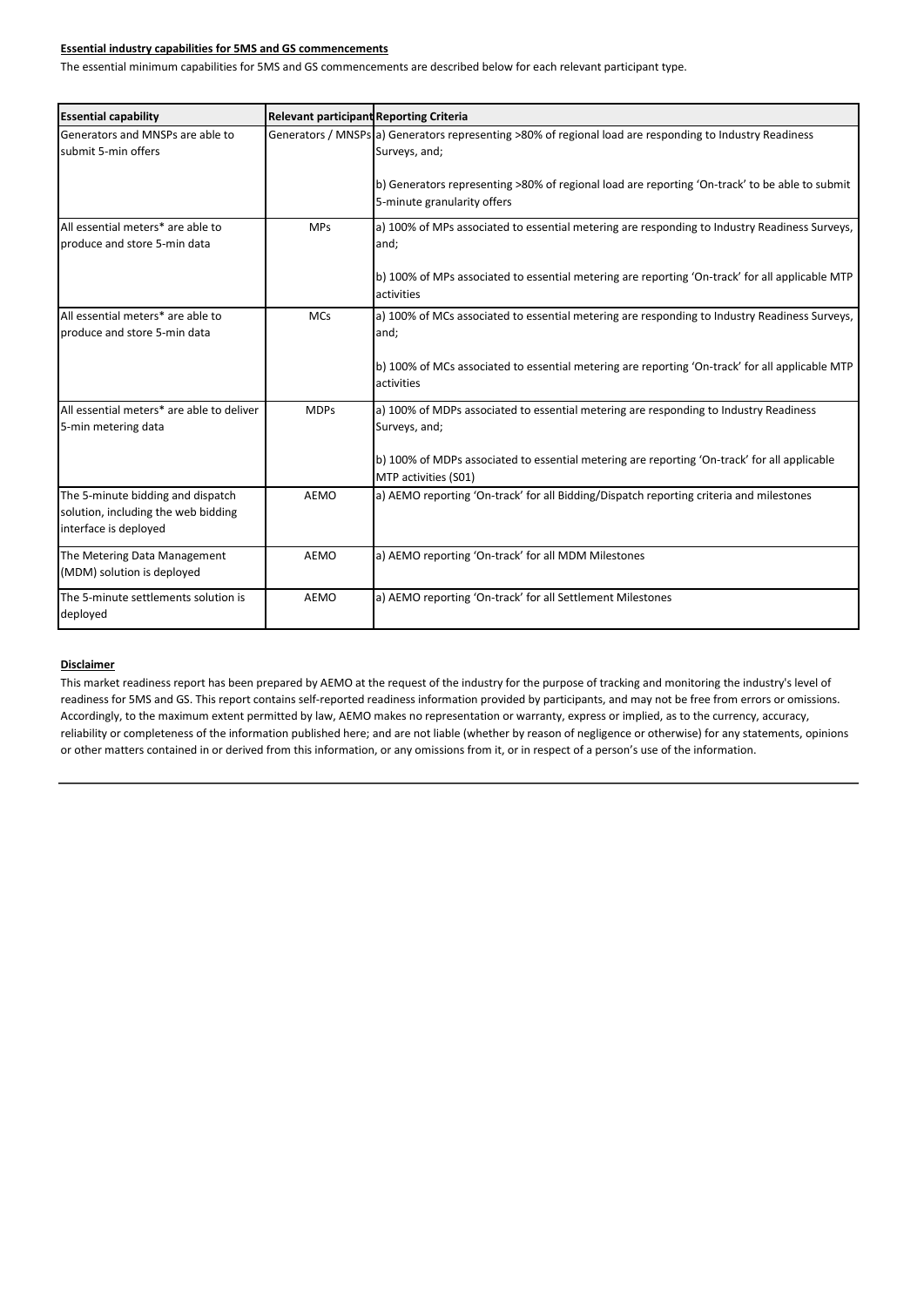#### **Submissions**

Strong survey coverage, with 44 respondents representing 95-100% of the industry. Response rate across all participant types provides representative industry coverage.

|                   | This round round | Prev. | Δ (#)          | <b>Trend</b> |                   |
|-------------------|------------------|-------|----------------|--------------|-------------------|
| Respondents       | 44               | 42    | $\overline{2}$ |              |                   |
| Participant types | 105              | 92    | 13             |              | participant types |
| Generator         | 17               | 14    | 3              |              |                   |
| Retailer          | 19               | 16    | 3              |              |                   |
| <b>MP</b>         | 17               | 17    | 0              |              | <b>Total</b>      |
| <b>MDP</b>        | 16               | 14    | $\overline{2}$ |              |                   |
| MC                | 19               | 14    | 5              |              |                   |
| <b>DNSP</b>       | 10               | 10    | Ω              |              |                   |
| <b>TNSP</b>       |                  |       | 0              |              |                   |



| <b>Industry coverage</b> |                     |                                                           |  |  |  |  |  |
|--------------------------|---------------------|-----------------------------------------------------------|--|--|--|--|--|
|                          | % Industry coverage | Industry coverage methodology                             |  |  |  |  |  |
| Generator                | 95.1%               | Generator respondents' capacity / NEM capacity            |  |  |  |  |  |
| Retailer                 | 98.6%               | Retailer respondents' settlement vol. / NEM vol.          |  |  |  |  |  |
| MP.                      | 99.9%               | MP respondents' total type 1-4 NMIs/ total type 1-4 NMIs  |  |  |  |  |  |
| <b>MDP</b>               | 99.9%               | MDP respondents' total type 1-4 NMIs/ total type 1-4 NMIs |  |  |  |  |  |
| MC.                      | 99.8%               | MC respondents' total type 1-4 NMIs/ total type 1-4 NMIs  |  |  |  |  |  |
| <b>DNSP</b>              | 100%                | Number of DNSP survey respondents / Total DNSPs           |  |  |  |  |  |
| <b>TNSP</b>              | 100%                | Number of TNSP survey respondents / Total TNSPs           |  |  |  |  |  |

| # | Горіс.                               | Observation / Actions                                                                                                                                                                                                                                                                            |
|---|--------------------------------------|--------------------------------------------------------------------------------------------------------------------------------------------------------------------------------------------------------------------------------------------------------------------------------------------------|
|   | Response rate, All participant types | A total of 44 organisations responded to the fourth round of readiness reporting,<br>representing an even mix of participant types. Response rate across all participant types<br>provides representative industry coverage.                                                                     |
|   | Response rate, All participant types | Coverage across the industry for all participant types ranges from 95% to 100%. This exceeds<br>the 80% coverage threshold for reporting against essential criteria.                                                                                                                             |
|   | Response rate, All participant types | Three MPs and one MCs with responsibility of essential meters did not respond to the<br>survey, or did not respond to the essential metering criteria.<br>Action: AEMO to follow up with relevant MPS and MCs with essential meters to confirm<br>program status and if remediation is required. |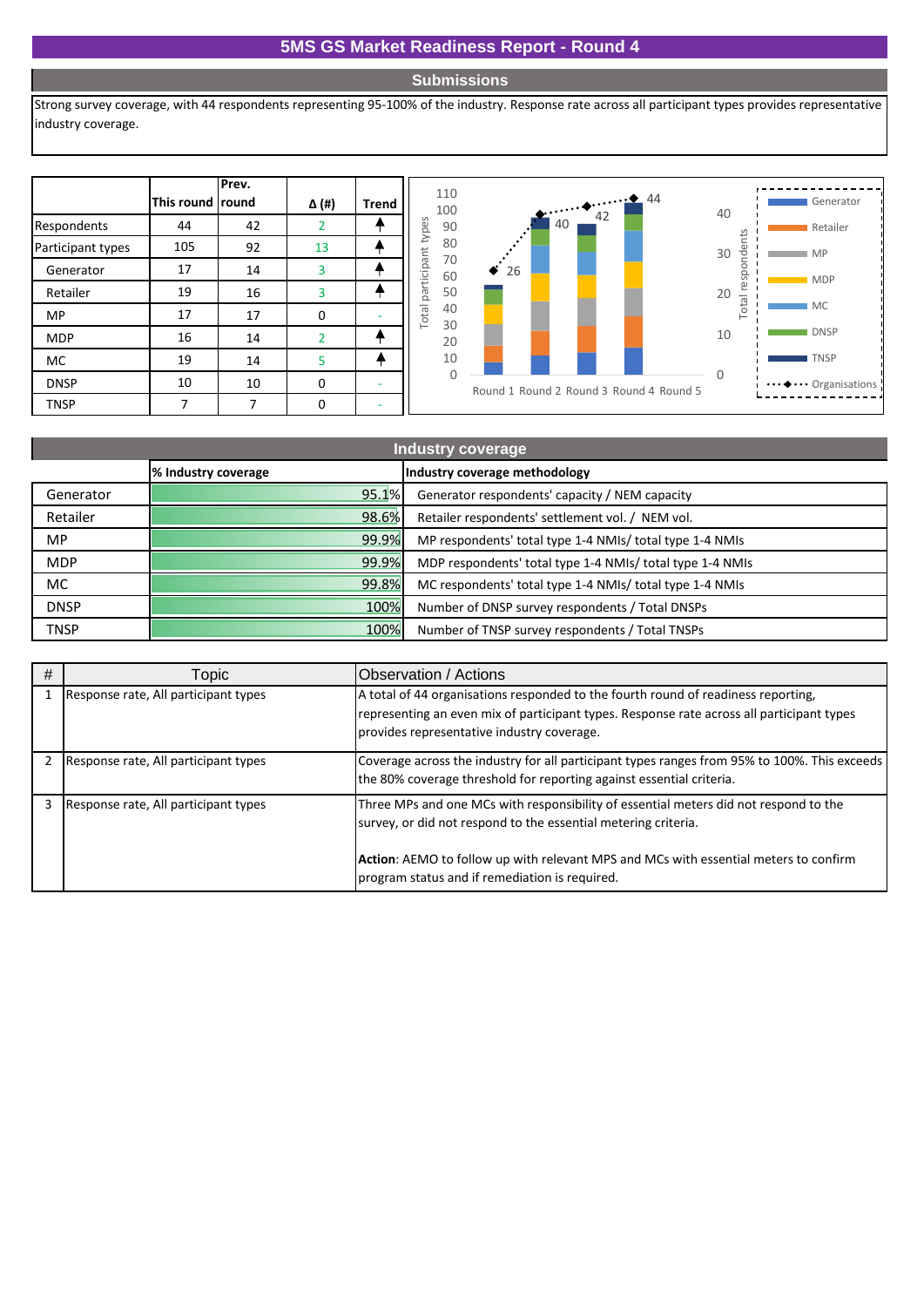#### **Overall program delivery progression, by reporting round**

There has been consistent progress with participants 5MS and GS programs, with two-thirds of respondents now focused on development and testing. The remaining participants are in the scoping and design phase of their programs. All except one respondent noted that they are on track.

|           |      | Round 1 Round 2 Round 3 Round 4 Round 5 |      |      |  |                           |     | For your organisation's 51 |               |
|-----------|------|-----------------------------------------|------|------|--|---------------------------|-----|----------------------------|---------------|
| 0%        | 0%   | 0%                                      | 2%   | 0%   |  |                           |     |                            | program deliv |
| $1 - 24%$ | 92%  | 70%                                     | 40%  | 34%  |  |                           | 8%  | 3%                         | 2%            |
| 25 - 49%  | 8%   | 20%                                     | 38%  | 45%  |  |                           |     | 3%<br>5%                   | 17%           |
| 50 - 74%  | 0%   | <b>5%</b>                               | 17%  | 18%  |  |                           |     | 20%                        |               |
| 75 - 99%  | 0%   | 3%                                      | 2%   | 2%   |  |                           |     |                            | 38%           |
| 100%      | 0%   | 0%                                      | 0%   | 0%   |  |                           | 92% | 70%                        |               |
| n/a       | 0%   | 3%                                      | 0%   | 0%   |  | Proportion of respondents |     |                            | 40%           |
| Total     | 100% | 100%                                    | 100% | 100% |  |                           |     |                            | 2%            |



**Participants' overall program delivery progression, by participant type - Round 4**



| # | Topic                                | Observation / Actions                                                                                                                                                                                                                                                                                                                                                                                                            |
|---|--------------------------------------|----------------------------------------------------------------------------------------------------------------------------------------------------------------------------------------------------------------------------------------------------------------------------------------------------------------------------------------------------------------------------------------------------------------------------------|
| 4 | Overall Participant Program Progress | There has been consistent progress with participants 5MS and GS programs, with two-thirds<br>of respondents now focused on development and testing. The remaining participants are in<br>the scoping and design phase of their programs. Majority of participants are on track to<br>participate in market trials.                                                                                                               |
| 5 | Overall Participant Program Status   | Participants are reporting that their overall program is on track, including a participant that<br>previously reported a 'late' status in round three. One generator flagged that their overall<br>program is 'late', noting that they are focusing on other priorities but expect to be on track<br>by year end.<br><b>Action:</b> AEMO to follow up to understand 'late' status and establish level of remediation<br>expected |
| 6 | <b>Raised risks</b>                  | One participant flagged that customer switching going live on the same day as 5MS could<br>created dependency and risks. Another participant raised a risk regarding industry vendors<br>not having access to the 5MS staging environment.<br><b>Action:</b> RWG to consider impact of potential industry risks                                                                                                                  |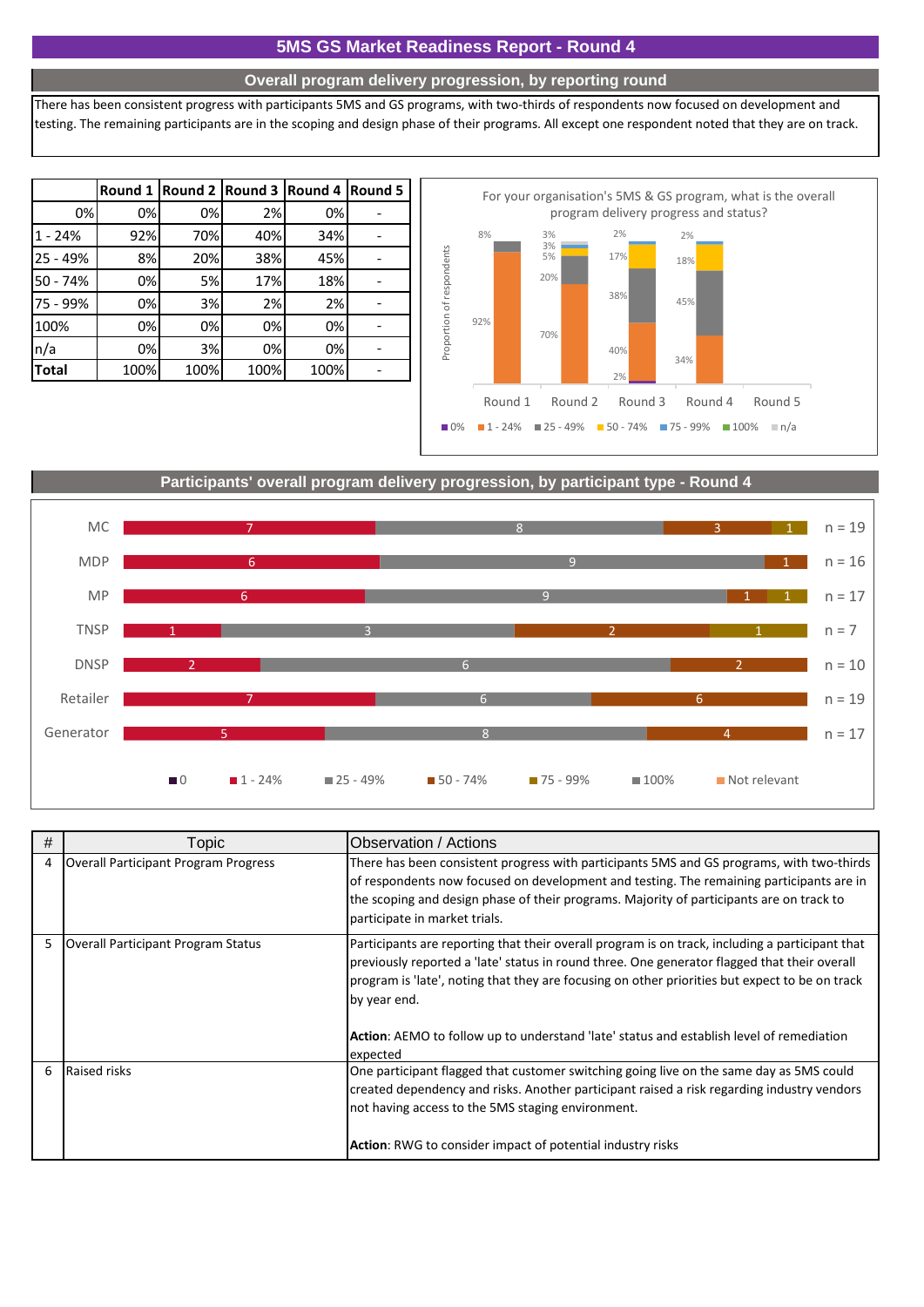#### **AEMO Readiness Criteria**

Changes to bidding interfaces Bidding Transition Changes to settlement calculation MDM platform upgraded to receive 5 - minute data MDM platform upgraded to support 5-min profiling 5 min-format invoices to support reconciliation Support meter data processing for GS Support UFE calculation and publication Switch Local Retailer and FRMP to GLOPOOL Support standing data processing for GS Support 5-min reallocations



| ™opic                          | Observation / Actions                                                                                 |
|--------------------------------|-------------------------------------------------------------------------------------------------------|
| <b>AEMO Readiness Criteria</b> | AEMO is on track to deliver the market systems in line with committed milestones. In this round of    |
|                                | reporting, AEMO's progress towards 'Switching Local Retailer and FRMP to GLOPOOL' has advanced to the |
|                                | next quartile (25 - 49% Complete).                                                                    |

| <b>5MS GS Essential Industry Capabilities</b>                                                     |                                     |                       |                               |                |              |                           |           |                                       |  |
|---------------------------------------------------------------------------------------------------|-------------------------------------|-----------------------|-------------------------------|----------------|--------------|---------------------------|-----------|---------------------------------------|--|
| <b>Essential capability</b>                                                                       | <b>Reporting</b><br><b>Relevant</b> |                       | <b>Number of participants</b> |                |              |                           |           |                                       |  |
|                                                                                                   | participants                        | criteria met On Track |                               | <b>At Risk</b> | Late         | Not responded Remediation | Plan?     | <b>Escalation</b><br><b>Required?</b> |  |
| Generators and MNSPs are able to<br>submit 5-min offers                                           | Generators /<br><b>MNSPs</b>        | Yes                   | 15                            | $\mathbf{1}$   | $\mathbf{1}$ | 5                         | <b>No</b> | <b>No</b>                             |  |
| All essential meters* are able to<br>produce and store 5-min data                                 | <b>MPs</b>                          | <b>No</b>             | $\overline{7}$                | $\Omega$       | 0            | 3                         | No.       | <b>No</b>                             |  |
| All essential meters* are able to<br>produce and store 5-min data                                 | <b>MCs</b>                          | <b>No</b>             | 10                            | $\Omega$       | $\mathbf{1}$ | $\mathbf{1}$              | No        | <b>No</b>                             |  |
| All essential meters* are able to deliver<br>5-min metering data                                  | <b>MDPs</b>                         | Yes                   | 3                             | $\Omega$       | 0            | $\Omega$                  | No        | No                                    |  |
| The 5-minute bidding and dispatch<br>solution is deployed, including the web<br>bidding interface | AEMO                                | Yes                   | $\mathbf{1}$                  | $\Omega$       | 0            | $\Omega$                  | No        | <b>No</b>                             |  |
| The Metering Data Management<br>(MDM) solution is deployed                                        | AEMO                                | Yes                   | 1                             | $\Omega$       | 0            | 0                         | No        | <b>No</b>                             |  |
| The 5-minute settlements solution is<br>deployed                                                  | AEMO                                | Yes                   | $\mathbf{1}$                  | 0              | 0            | 0                         | No        | <b>No</b>                             |  |

\* Essential meters are defined as transmission connected types 1-4 meters

\* Please see background section at the start of this report for more information on the reporting criteria for essential industry capabilities

| # | Topic                       | Observation / Actions                                                                                                                         |
|---|-----------------------------|-----------------------------------------------------------------------------------------------------------------------------------------------|
| 8 |                             | Submit 5 min offers, Generators One generator reported a 'late' status for their readiness to submit 5-min offers, noting that they expect to |
|   |                             | be on track by the end of year. Another generator report an 'at risk' status, and is now focused on                                           |
|   |                             | engaging vendors.                                                                                                                             |
|   |                             | <b>Action:</b> AEMO to establish with generator reporting 'at risk' if a remediation plan or escalation is required                           |
| 9 |                             | Submit 5 min offers, Generators Five generators that contribute materially (>1%) to the NEM did not respond to the survey, including one      |
|   |                             | generator in Queensland that contributes over 10% of load. However, generators that responded in Round                                        |
|   |                             | 4 represent over 80% of capacity and load in each NEM region (using 2019 data), therefore satisfying the                                      |
|   |                             | coverage criteria.                                                                                                                            |
|   | 10 Essential meters, MC     | One MC reported a 'late' status, noting that they have not provided a forward plan and approach to AEMO                                       |
|   |                             | on their metering rollout.                                                                                                                    |
|   |                             | Action: AEMO to follow up with relevant MC and confirm expected completion date of activity                                                   |
|   | 11 Essential meters, MP, MC | Three MPs and one MC with responsibility of essential meters did not respond to this survey, responded                                        |
|   |                             | with inconsistencies, or did not respond to the essential metering criteria.                                                                  |
|   |                             | <b>Action:</b> AEMO to follow up with MPs and MC not responding to essential metering criteria to confirm                                     |
|   |                             | status and escalation / remediation approaches                                                                                                |
|   |                             |                                                                                                                                               |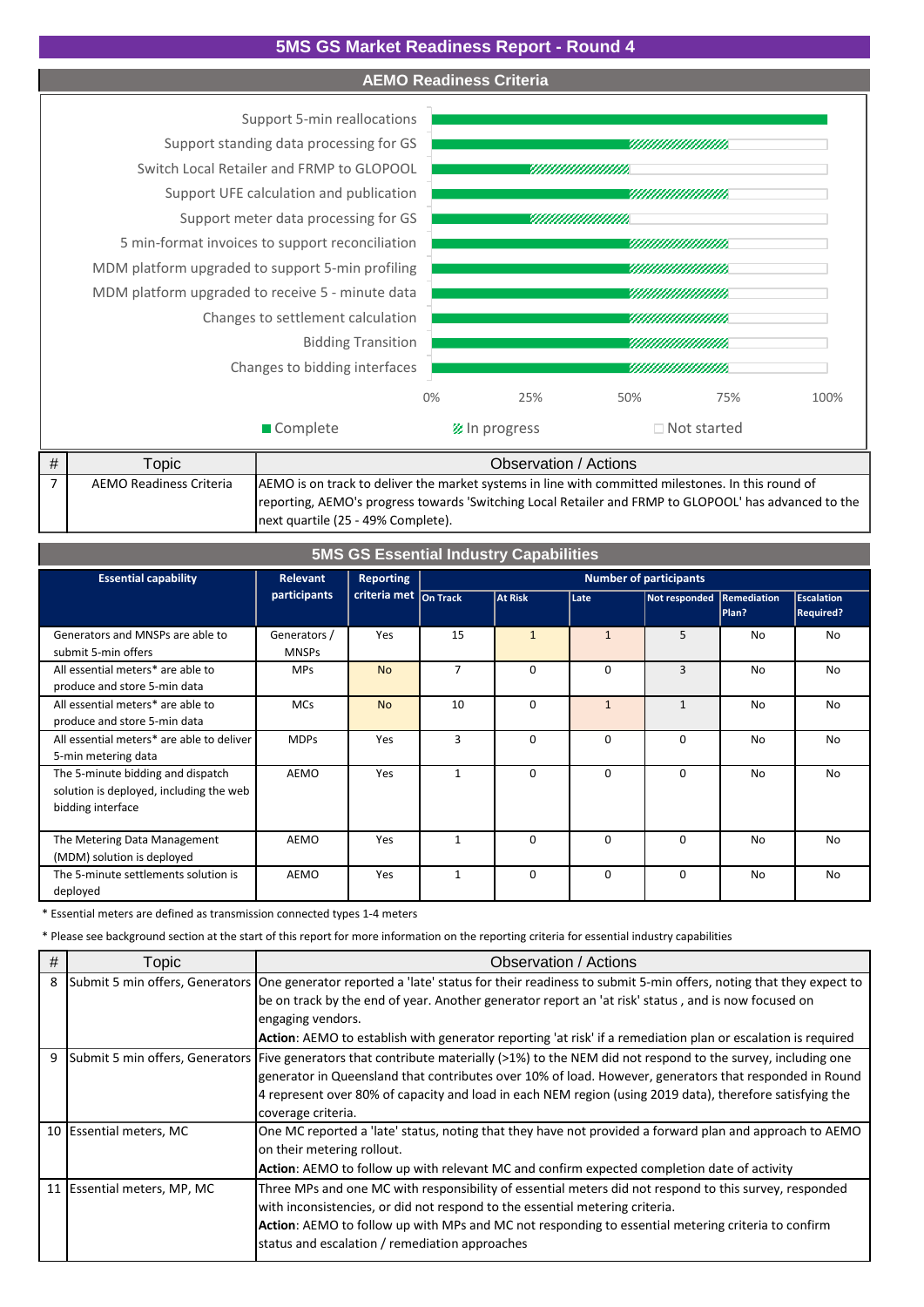



2 4 3 2 3 3 Yes - Intend to initiate an agreement Yes - Willing to join an agreement Participants intending to enter into agreement to deliver or receive metering data in submultiples of a trading interval, by participant type. Retailer DNSP TNSP MDP  $n = 10$  $n = 10$ 

| # | Topic                                                                  | Observation / Actions                                                                                                                                                                                                                                                                                                                         |
|---|------------------------------------------------------------------------|-----------------------------------------------------------------------------------------------------------------------------------------------------------------------------------------------------------------------------------------------------------------------------------------------------------------------------------------------|
|   | 12 COVID-19 Response, All participants                                 | Compared to the previous round of reporting, 88% of participants are not experiencing any<br>change in their ability to implement 5MS and GS due to COVID-19. A minority (12%) are<br>experiencing minor changes. No impact was noted against overall program progression.                                                                    |
|   | 13 Early delivery of 5-minute data, (Retailers,<br>DNSPs, TNSPs, MDPs) | The proportion of retailers, network service providers and MDPs that intend to enter into<br>agreements to deliver or receive metering data in sub-multiples of a trading interval is consistent<br>with round three of reporting. Participants are flagging that Q1 and Q2 2021 is when they expect<br>to initiate or enter into agreements. |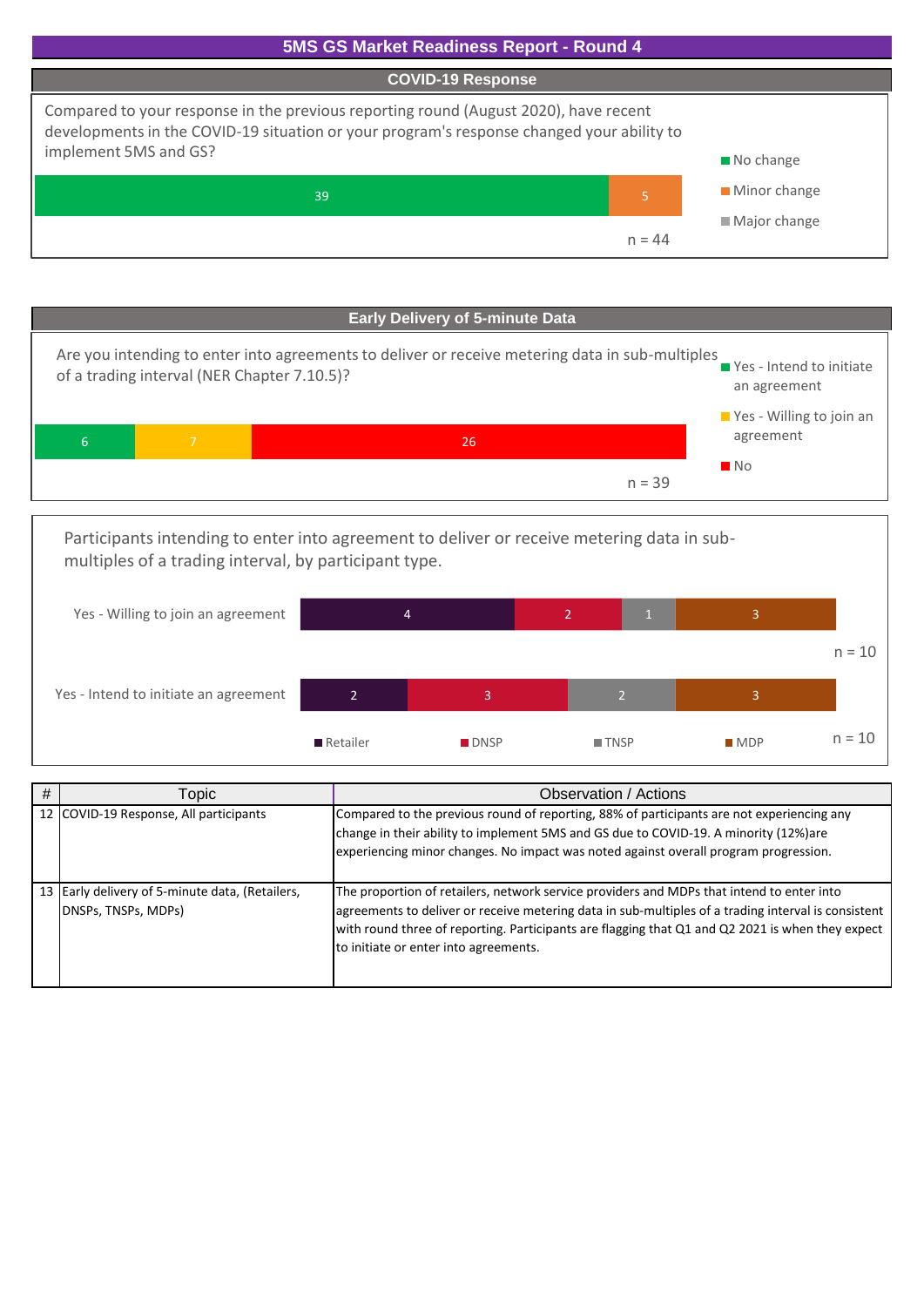## % Industry coverage **5MS GS Market Readiness Report - Round 4 Retailers** Number of respondents **19 99%**

#### **Overall Progress and Status**

Retailers have well established programs, with programs on average 25-49% complete. All retailers are reporting as on track.



# **Specific Readiness Criteria**



| # | Topic                           | Observation / Actions                                                                                                                                                                                                                                                 |
|---|---------------------------------|-----------------------------------------------------------------------------------------------------------------------------------------------------------------------------------------------------------------------------------------------------------------------|
|   | 16 Specific criteria, Retailers | Retailers are reporting a wide range of responses when reporting on progression towards<br>developing specific capabilities for 5MS and GS. They are 25-49% progressed on average, and<br>are generally on track.                                                     |
|   | 17 Specific criteria, Retailers | The average progression on 5-minute settlements data increased by one quardrant, however<br>the average progression of other generator specific criteria remains the same.                                                                                            |
|   | 18 Specific criteria, Retailers | One participant raised a risk of inaccurate UFE information if cross boundary meters are not<br>appropriately configured by the transition end dates.<br>Action: RWG to consider risk of cross boundary meters not appropriately configured by<br>transition end date |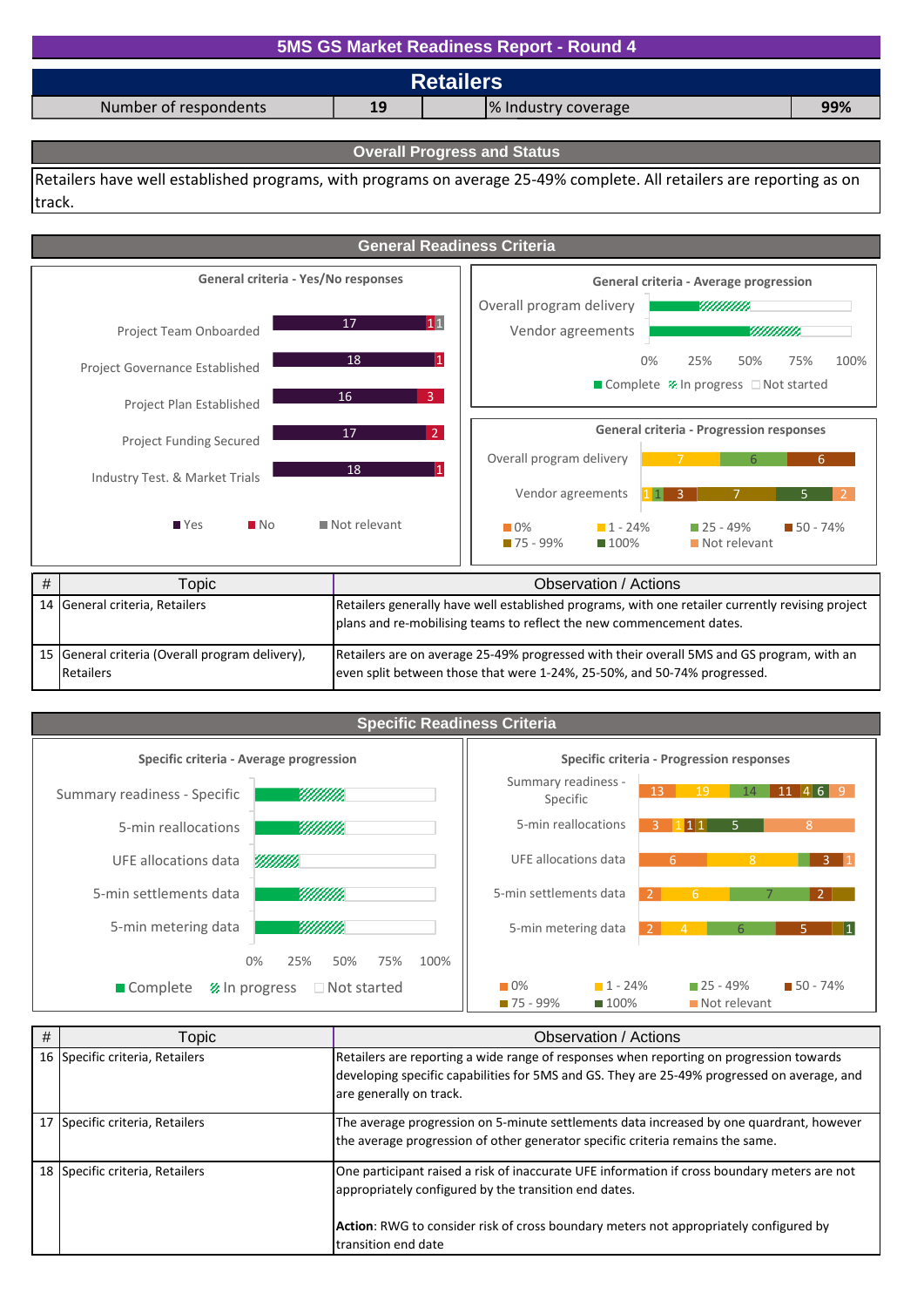| 5MS GS Market Readiness Report - Round 4                  |  |  |  |  |  |  |
|-----------------------------------------------------------|--|--|--|--|--|--|
| <b>Generators</b>                                         |  |  |  |  |  |  |
| Number of respondents<br>% Industry coverage<br>17<br>95% |  |  |  |  |  |  |
|                                                           |  |  |  |  |  |  |

**Overall Progress and Status**

Generators have well established programs, with programs on average 25-49% complete. Generators are generally reporting as on track, with one generator reporting an 'late' status, and another reporting a 'at risk' status for generator specific readiness criteria.



| <b>Specific Readiness Criteria</b>           |                                                                                                            |
|----------------------------------------------|------------------------------------------------------------------------------------------------------------|
| Specific criteria - Average progression      | Specific criteria - Progression responses                                                                  |
| Summary readiness - Specific<br>VIIIII.      | Summary readiness -<br>26<br>26<br>10<br>14<br>Specific                                                    |
| 5-min reallocations<br>VIIII I               | 5-min reallocations                                                                                        |
| VIIIII.<br>5-min settlements data            | 5-min settlements data<br>$\overline{9}$                                                                   |
| VIII III<br>5-min metering data              | 5-min metering data<br>8<br>6                                                                              |
| 5-min bids<br>VIIII II                       | 5-min bids                                                                                                 |
| 0%<br>25%<br>50%<br>75%<br>100%              |                                                                                                            |
| % In progress<br>□ Not started<br>■ Complete | $1 - 24%$<br>$25 - 49%$<br>$150 - 74%$<br>$\Box$ 0%<br>$175 - 99\%$<br>Not relevant<br>$\blacksquare$ 100% |

| # | Topic                            | Observation / Actions                                                                                                                                                                                                                                                                                                                                                                                                                                                                                                                         |
|---|----------------------------------|-----------------------------------------------------------------------------------------------------------------------------------------------------------------------------------------------------------------------------------------------------------------------------------------------------------------------------------------------------------------------------------------------------------------------------------------------------------------------------------------------------------------------------------------------|
|   | 20 Specific criteria, Generators | Generators are reporting a wide range of responses when reporting on progression towards<br>developing specific capabilities for 5MS and GS. They are 25-49% progressed on average, and<br>are generally on track. Two generators reported a late or at risk status, due to competing<br>priorities and schedule pressures from the time required to complete the tender process for<br>vendors.<br>Action: AEMO to establish if a remediation plan or escalation is required, in consideration of<br>overall market load and generator plans |
|   | 21 Specific criteria, Generators | The average progression on 5-minute settlements data increased by one quardrant, however<br>the average progression of other generator specific criteria remains the same.                                                                                                                                                                                                                                                                                                                                                                    |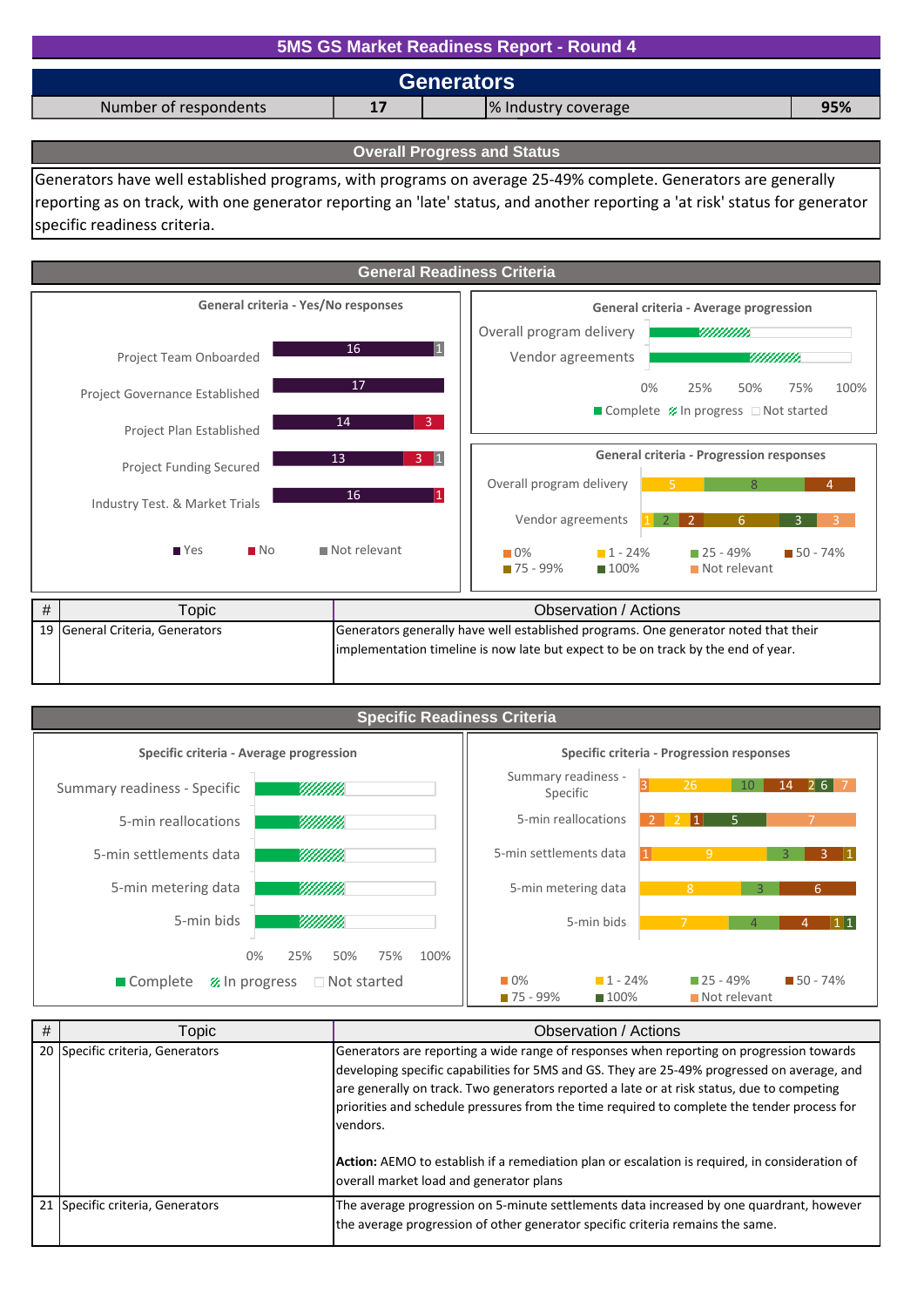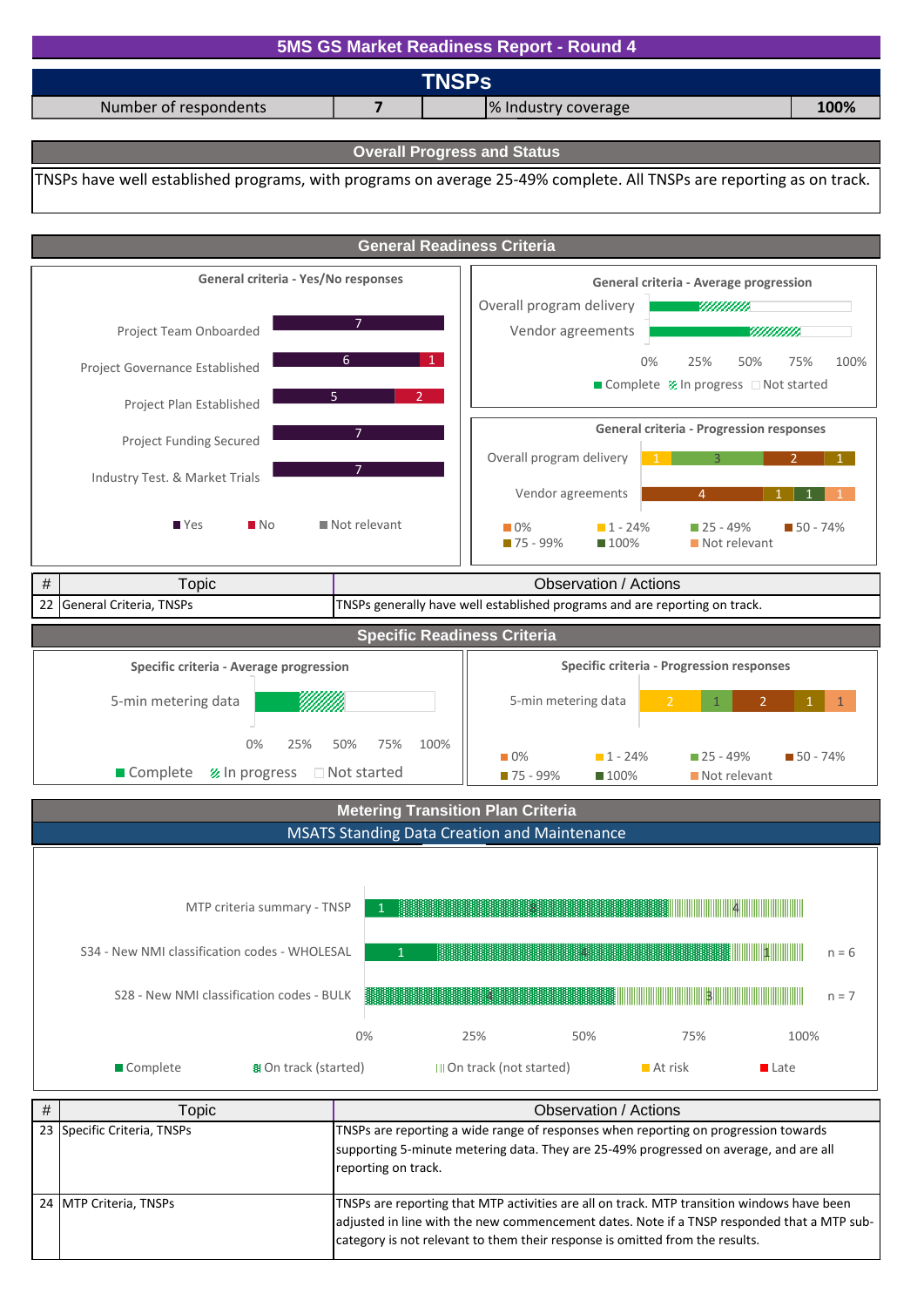

| 27 IMTP Criteria. DNSPs | <b>IDNSPs are reporting that MSATS Standing Data Creation and Maintenance activities in the MTP</b> |  |
|-------------------------|-----------------------------------------------------------------------------------------------------|--|
|                         | are on track. MTP transition windows have been adjusted in line with the new commencement           |  |
|                         | dates. Note if a DNSP responded that a MTP sub-category is not relevant to them their               |  |
|                         | response is omitted from the results.                                                               |  |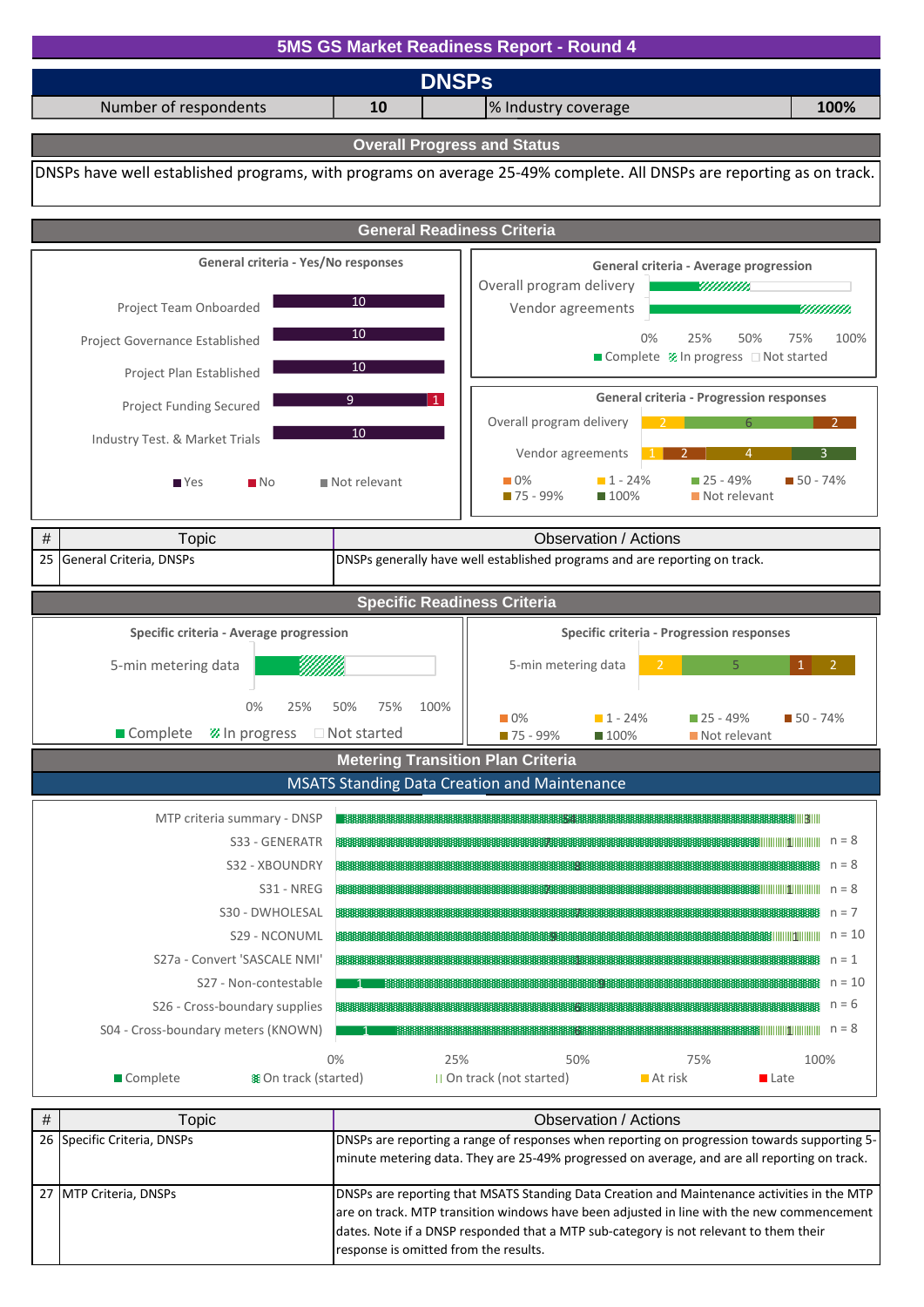![](_page_11_Figure_0.jpeg)

| # | Topic                                                            | Observation / Actions                                                                                                                                                                                                                                                                                                        |
|---|------------------------------------------------------------------|------------------------------------------------------------------------------------------------------------------------------------------------------------------------------------------------------------------------------------------------------------------------------------------------------------------------------|
|   | 28 General Criteria, MPs                                         | MPs generally have well established programs and are reporting on track.                                                                                                                                                                                                                                                     |
|   | 29 MTP Criteria (Meter Installation and<br>reconfiguration), MPs | MPs are reporting that all MP related meter installation and reconfiguration activities are on<br>track.                                                                                                                                                                                                                     |
|   | 30 MTP Criteria (Meter Installation and<br>reconfiguration), MPs | Three MPs with responsibility of essential meters did not respond to this survey, responded<br>with inconsistencies, or did not respond to the essential metering criteria.<br>Action: AEMO to follow up with MPs not responding to essential metering criteria to confirm<br>status and escalation / remediation approaches |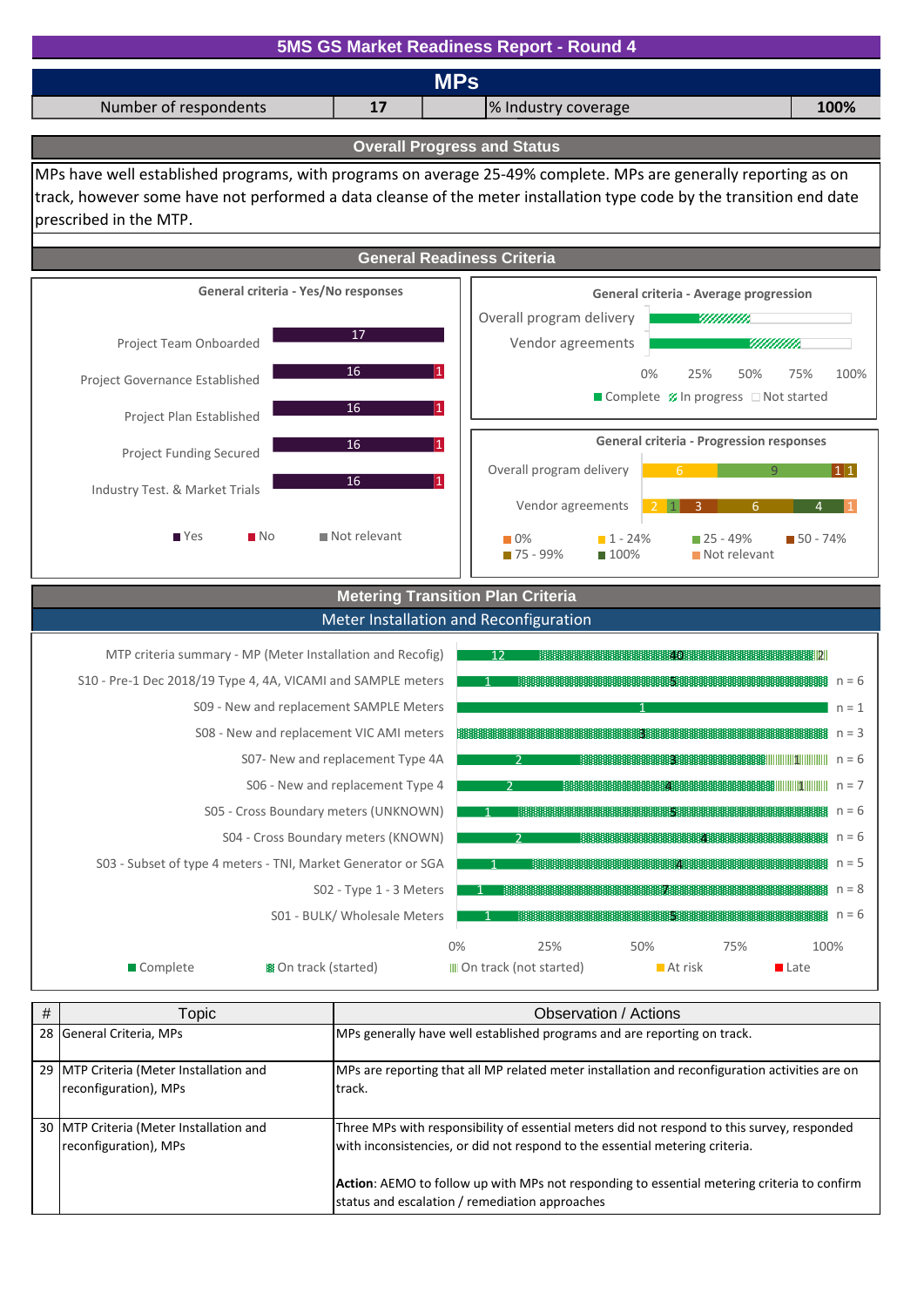|      | <b>5MS GS Market Readiness Report - Round 4</b><br>$n = 9$                          |                                     |  |                                                                                                                                                                                                |          |
|------|-------------------------------------------------------------------------------------|-------------------------------------|--|------------------------------------------------------------------------------------------------------------------------------------------------------------------------------------------------|----------|
|      |                                                                                     |                                     |  | <b>MPs</b>                                                                                                                                                                                     |          |
|      | Number of respondents                                                               | 17                                  |  | % Industry coverage                                                                                                                                                                            | 100%     |
|      |                                                                                     |                                     |  | <b>Metering Transition Plan Criteria</b>                                                                                                                                                       |          |
|      |                                                                                     |                                     |  | <b>Meter Data Delivery</b>                                                                                                                                                                     |          |
|      | MTP criteria summary - MP (Meter Data Delivery)                                     |                                     |  |                                                                                                                                                                                                |          |
|      |                                                                                     | S22 - Type 7 metering installations |  |                                                                                                                                                                                                | $n = 10$ |
|      | S20 - New and replacement SAMPLE Meters                                             |                                     |  |                                                                                                                                                                                                | $n = 1$  |
|      | S19 - New and replacement VIC AMI meters                                            |                                     |  |                                                                                                                                                                                                | $n = 3$  |
|      | S18 - New and replacement Type 4A                                                   |                                     |  |                                                                                                                                                                                                | $n = 6$  |
|      |                                                                                     | S17 - New and replacement Type 4    |  |                                                                                                                                                                                                | $n = 7$  |
|      | S16 - Cross Boundary meters (UNKNOWN)                                               |                                     |  |                                                                                                                                                                                                | $n = 4$  |
|      | S15 - Cross Boundary meters (KNOWN)                                                 |                                     |  | <b>MODERN DESKRIP</b>                                                                                                                                                                          | $n = 6$  |
|      |                                                                                     | S14 - Type 1-3, subset of 4         |  |                                                                                                                                                                                                | $n = 8$  |
|      |                                                                                     | S13 - BULK/Wholesale Meters         |  |                                                                                                                                                                                                | $n = 6$  |
|      |                                                                                     |                                     |  | 0%<br>25%<br>50%<br>75%                                                                                                                                                                        | 100%     |
|      |                                                                                     |                                     |  | <b>MSATS Standing Data Creation and Maintenance</b>                                                                                                                                            |          |
|      | MTP criteria summary - MP (MSATS Standing Data Creation and                         |                                     |  | 6<br>10                                                                                                                                                                                        |          |
|      | S39 - Meter installation type code in MSATS                                         |                                     |  | 10<br>$\overline{4}$                                                                                                                                                                           | $n = 14$ |
|      |                                                                                     | S27a - Convert 'SASCALE NMI'        |  |                                                                                                                                                                                                | $n = 1$  |
|      | S27 - Non-contestable unmetered loads                                               |                                     |  | 8111110111111                                                                                                                                                                                  | $n = 10$ |
|      |                                                                                     | S26 - Cross-boundary supplies       |  | <u> 1983: San Angeles (1986), prinsipaliteit (1986), prinsipaliteit (1986), prinsipaliteit (1986), prinsipaliteit</u>                                                                          | $n = 5$  |
|      |                                                                                     |                                     |  | $0\%$<br>25%<br>50%<br>75%                                                                                                                                                                     | 100%     |
|      |                                                                                     |                                     |  | <b>Metering Accreditation Updates</b>                                                                                                                                                          |          |
|      | MTP criteria summary - MP (Metering Accreditation Updates)                          |                                     |  | <b>1990年19月11日 - 1990年19月11日 - 1990年1月11日 - 1990年1月11日 - 1990年1月11日 - 1990年1月11日 - 1</b>                                                                                                       |          |
|      | S42 - MP accreditation update (for 1 Dec 2022)                                      |                                     |  |                                                                                                                                                                                                | $n = 7$  |
|      | S41 - MP accreditation update (for 1 Oct 2021)                                      |                                     |  |                                                                                                                                                                                                | $n = 13$ |
|      |                                                                                     |                                     |  | 0%<br>25%<br>50%<br>75%                                                                                                                                                                        | 100%     |
|      | Complete<br>18 On track (started)                                                   |                                     |  | III On track (not started)<br>$\blacksquare$ At risk<br><b>■</b> Late                                                                                                                          |          |
| $\#$ | Topic                                                                               |                                     |  | Observation / Actions                                                                                                                                                                          |          |
|      | 31 MTP Criteria (Meter Data Delivery), MPs                                          |                                     |  | MPs are reporting that all MP related meter data delivery activities are on track.                                                                                                             |          |
|      | 32 MTP Criteria (MSATS Standing Data Creation<br>and Maintenance), MPs              |                                     |  | As outlined in sub-category S39 of the MTP, MPs are required to perform a data cleanse of the<br>meter installation type code in MSATS by November 2019. However one MPs reported a 'late'     |          |
|      |                                                                                     |                                     |  | status, noting that only a small amout of meters will require updates. Nine other MPs noted<br>that they were 'On track (started)', these statuses have been adjusted to a 'late' status given |          |
|      |                                                                                     |                                     |  | that the transition end date has now passed.                                                                                                                                                   |          |
|      |                                                                                     |                                     |  | Action: Participants to consider impact of late delivery, and flow on impact to overall programs                                                                                               |          |
|      |                                                                                     |                                     |  | 33 MTP Criteria (Metering Accreditation Updates), MPs are generally reporting that metering accreditation update activities are on track. One MP                                               |          |
|      | noted that they are late to have a pre-application meeting with AEMO.<br><b>MPs</b> |                                     |  |                                                                                                                                                                                                |          |
|      |                                                                                     | approach.                           |  | Action: Participants to schedule address accrediation requirements and suitable remediation                                                                                                    |          |
|      | 34 MTP Criteria, MPs                                                                |                                     |  | MTP transition windows have been adjusted in line with the new commencement dates. Note                                                                                                        |          |
|      |                                                                                     |                                     |  | that if a MP responded that a MTP sub-category is not relevant to them their response is<br>omitted from the results. AEMO also intends to cross reference MP survey responses with            |          |
|      |                                                                                     | provided rollout plans.             |  |                                                                                                                                                                                                |          |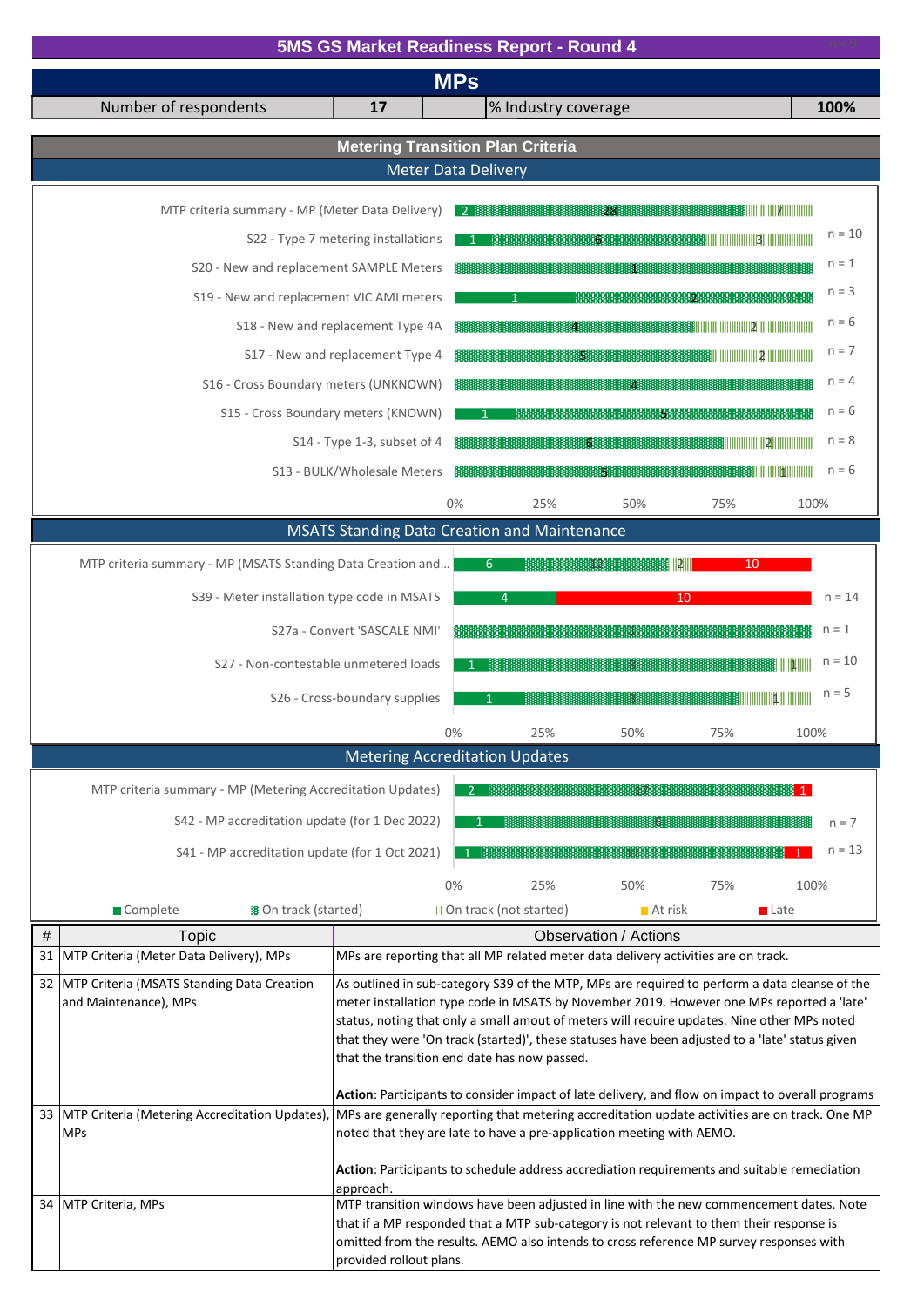![](_page_13_Figure_0.jpeg)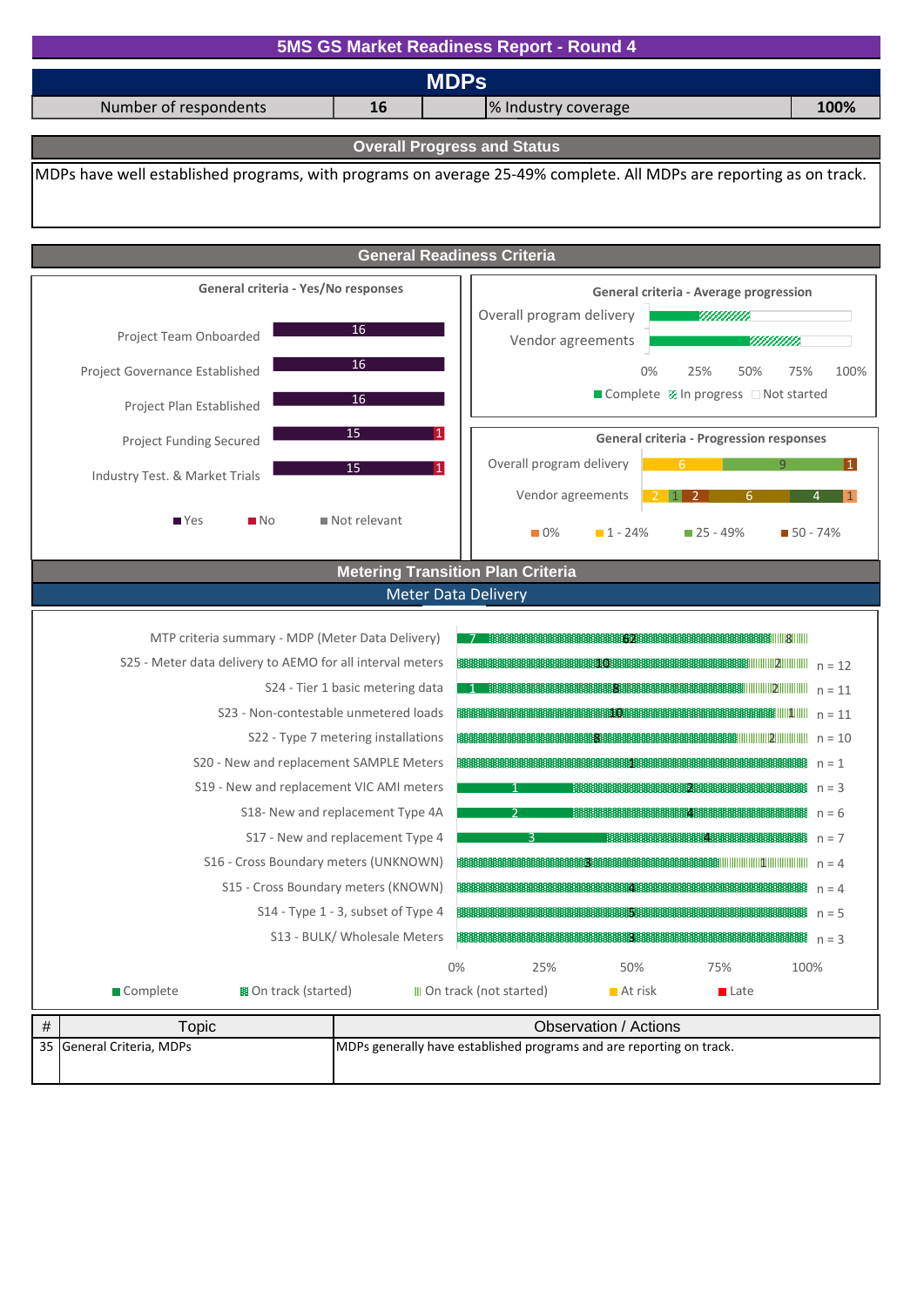| <b>5MS GS Market Readiness Report - Round 4</b>  |                                  |       |                                                                                                                                                                                                                                      |         |                                                                                                                      |          |
|--------------------------------------------------|----------------------------------|-------|--------------------------------------------------------------------------------------------------------------------------------------------------------------------------------------------------------------------------------------|---------|----------------------------------------------------------------------------------------------------------------------|----------|
|                                                  | <b>MDPs</b>                      |       |                                                                                                                                                                                                                                      |         |                                                                                                                      |          |
| Number of respondents                            | 16                               |       | % Industry coverage                                                                                                                                                                                                                  |         |                                                                                                                      | 100%     |
|                                                  |                                  |       | <b>Metering Transition Plan Criteria</b>                                                                                                                                                                                             |         |                                                                                                                      |          |
|                                                  |                                  |       | <b>MSATS Standing Data Creation and Maintenance</b>                                                                                                                                                                                  |         |                                                                                                                      |          |
|                                                  |                                  |       |                                                                                                                                                                                                                                      |         |                                                                                                                      |          |
| MTP criteria summary - MDP (MSATS Standing Data) |                                  |       |                                                                                                                                                                                                                                      |         | <u>134   145   145   145   146   147   148   149   149   149   149   149   149   149   149   149   149   149   1</u> |          |
|                                                  | S38 - VIC TUOS datastreams       |       |                                                                                                                                                                                                                                      |         |                                                                                                                      | $n = 2$  |
|                                                  | S37 - Interval meter datastreams |       |                                                                                                                                                                                                                                      | mos     |                                                                                                                      | $n = 12$ |
| S <sub>36</sub> - Tier 1 basic meter datastreams |                                  |       |                                                                                                                                                                                                                                      |         | <b>1999 - 1999 - 1999 - 1999 - 1999 - 1999 - 1999 - 1999 - 1999 - 1999 - 1999 - 1999</b>                             | $n = 10$ |
|                                                  | S27a - Convert 'SASCALE NMI'     |       | <u>All the contract of the contract of the contract of the contract of the contract of the contract of the contract of the contract of the contract of the contract of the contract of the contract of the contract of the contr</u> |         |                                                                                                                      | $n = 1$  |
| S27 - Non-contestable unmetered loads            |                                  |       | (明明明明明明明明明明                                                                                                                                                                                                                          |         | 33. SE SE SE SE SE SE SE SE UNITEDAD DE LA VIVIL                                                                     | $n = 10$ |
|                                                  | S26 - Cross boundary supplies    |       |                                                                                                                                                                                                                                      |         |                                                                                                                      | $n = 6$  |
|                                                  |                                  | $0\%$ | 25%                                                                                                                                                                                                                                  | 50%     | 75%                                                                                                                  | 100%     |
| 图 On track (started)<br>Complete                 |                                  |       | III On track (not started)                                                                                                                                                                                                           | At risk | <b>■</b> Late                                                                                                        |          |

# Metering Accreditation Updates

|            | MTP criteria summary - MDP (Accreditation updates) |    | $1$ . The construction of the construction of $\mathbf{L}$ is a set of the construction of $\mathbf{L}$ |                        |     |                     |
|------------|----------------------------------------------------|----|---------------------------------------------------------------------------------------------------------|------------------------|-----|---------------------|
|            | S44 - MDP accreditation update (for 1 Dec 2022)    |    |                                                                                                         |                        |     | $n = 6$             |
|            | S43 - MDP accreditation update (for 1 Oct 2021)    |    |                                                                                                         |                        |     | $n = 14$            |
|            |                                                    | 0% | 25%                                                                                                     | 50%                    | 75% | 100%                |
| ■ Complete | <b>BO</b> n track (started)                        |    | III On track (not started)                                                                              | $\blacksquare$ At risk |     | $\blacksquare$ Late |

| # | Topic                                                                   | Observation / Actions                                                                                                                                                                                                                                                                                       |
|---|-------------------------------------------------------------------------|-------------------------------------------------------------------------------------------------------------------------------------------------------------------------------------------------------------------------------------------------------------------------------------------------------------|
|   | 36 MTP Criteria (MSATS Standing Data Creation<br>and Maintenance), MDPs | MDPs are reporting that all MDP related MSATS standing data creation and maintenance<br>activities are on track.                                                                                                                                                                                            |
|   | <b>IMDPs</b>                                                            | 37 MTP Criteria (Metering Accreditation Updates), MDPs are reporting that all MDP related metering accreditation update activities are on track.                                                                                                                                                            |
|   | 38 MTP Criteria, MDPs                                                   | MTP transition windows have been adjusted in line with the new commencement dates. Note<br>that if a MDP responded that a MTP sub-category is not relevant to them their response is<br>omitted from the results. AEMO also intends to cross reference MDP survey responses with<br>provided rollout plans. |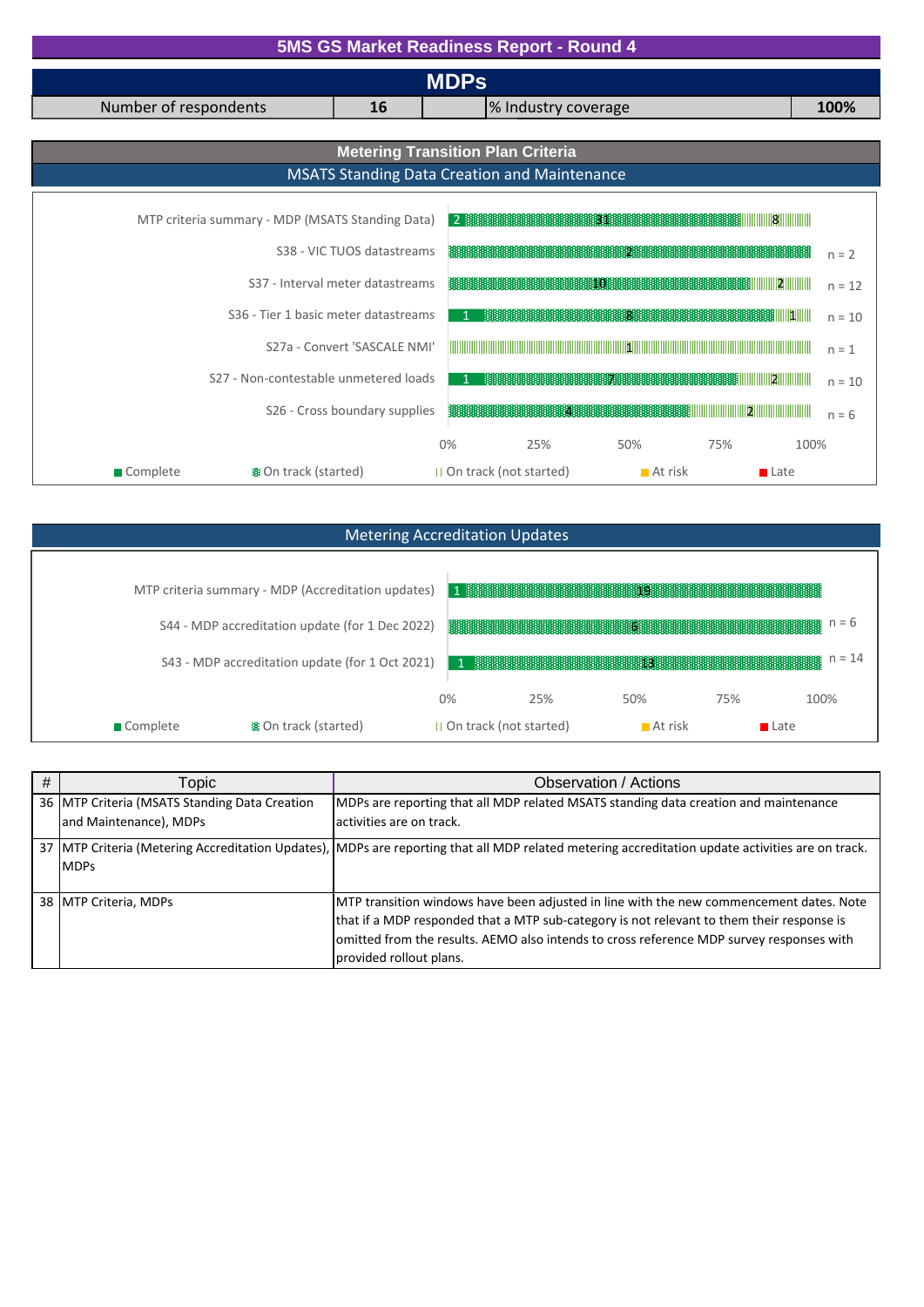![](_page_15_Figure_0.jpeg)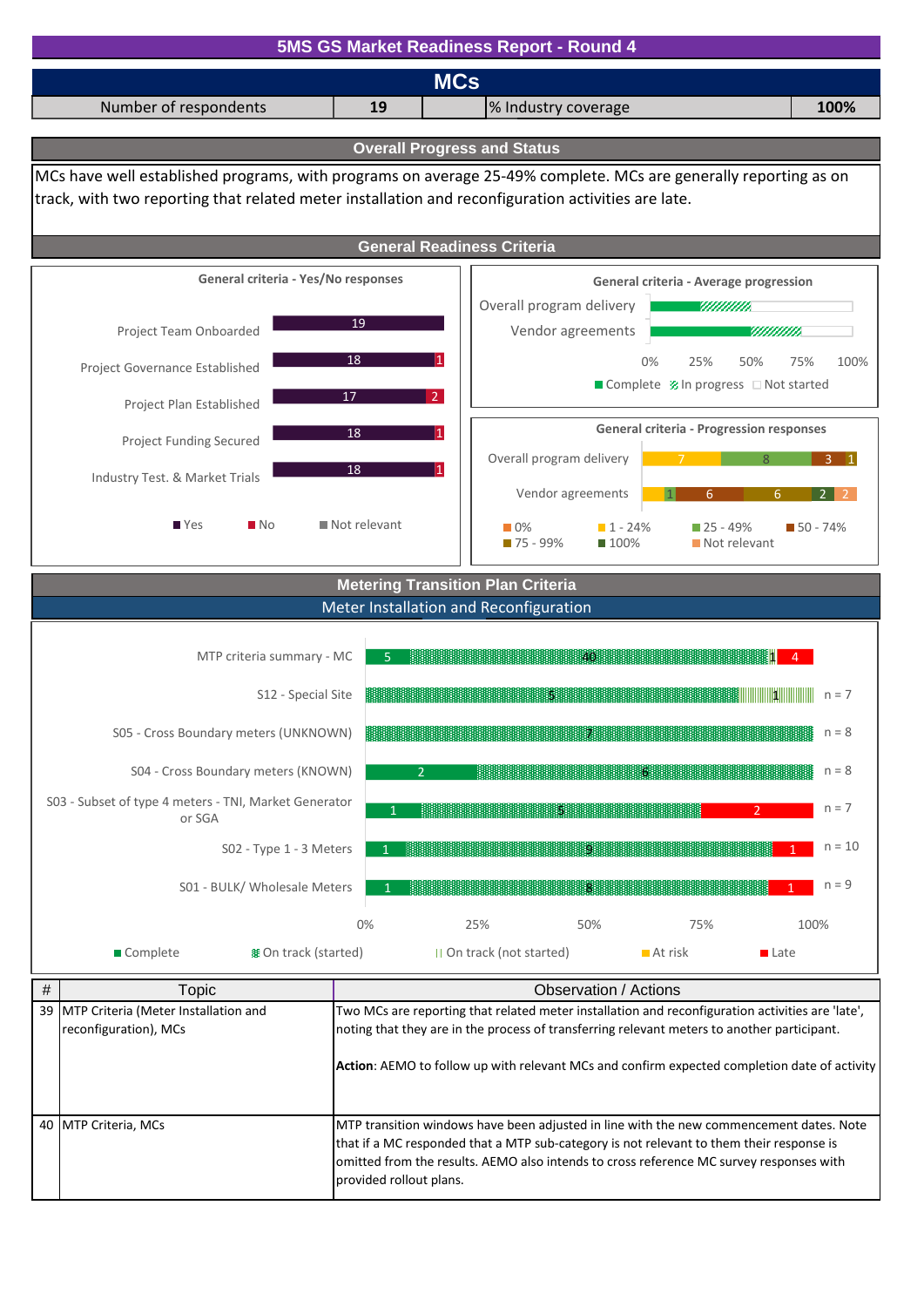# **Survey Respondents**

### **All organisations - 44 Generators - 17**

| Organisation                            | Organisation                  |
|-----------------------------------------|-------------------------------|
| AGL                                     | AGL                           |
| Alinta Energy                           | Alinta Energy                 |
| APA                                     | APA                           |
| <b>Arrow Energy</b>                     | <b>Arrow Energy</b>           |
| Aurora Energy                           | <b>CS Energy</b>              |
| Ausgrid                                 | Delta Electricity             |
| <b>Ausnet Services</b>                  | <b>Energy Australia</b>       |
| <b>CitiPower Powercor United Energy</b> | <b>ENGIE ANZ</b>              |
| <b>CS Energy</b>                        | <b>ERM Power</b>              |
| Delta Electricity                       | Hydro Tasmania                |
| Electranet                              | Infigen Energy                |
| <b>Endeavour Energy</b>                 | Origin Energy                 |
| <b>Energex and Ergon Energy</b>         | <b>RES Australia</b>          |
| <b>Energy Australia</b>                 | <b>SA Water</b>               |
| <b>ENGIE ANZ</b>                        | <b>Shell Energy Australia</b> |
| Ergon Retail                            | Snowy Hydro                   |
| <b>ERM Power</b>                        | Stanwell                      |
| <b>Essential Energy</b>                 |                               |
| Evoenergy                               | Retailers - 19                |
| <b>Flow Power</b>                       | Organisation                  |
| Hydro Tasmania                          | AGL                           |
| Infigen Energy                          | Alinta Energy                 |
| Intellihub                              | Aurora Energy                 |
| Jemena                                  | <b>CS Energy</b>              |
| Macquarie Bank                          | Delta Electricity             |
| <b>Metering Dynamics</b>                | <b>Energy Australia</b>       |
| <b>Metropolis Metering Services</b>     | <b>ENGIE ANZ</b>              |
| Mondo                                   | Ergon Retail                  |
| Origin Energy                           | <b>ERM Power</b>              |
| <b>PLUS ES</b>                          | Flow Power                    |
| Powerlink                               | Hydro Tasmania                |
| Powermetric                             | Infigen Energy                |
| Powershop                               | Macquarie Bank                |
| Red Energy and Lumo Energy              | Origin Energy                 |
| <b>RES Australia</b>                    | Powershop                     |
| <b>SA Power Networks</b>                | Red Energy and Lumo Energy    |
| SA Water                                | <b>SA Water</b>               |
| Shell Energy Australia                  | Stanwell                      |
| <b>SIMEC ZEN Energy</b>                 | <b>SIMEC ZEN Energy</b>       |
| Snowy Hydro                             |                               |
| Stanwell                                |                               |
| <b>TasNetworks</b>                      |                               |
| TransGrid                               |                               |
| <b>Vector Metering</b>                  |                               |
|                                         |                               |

| Organisation                  |
|-------------------------------|
| AGL                           |
| Alinta Energy                 |
| <b>APA</b>                    |
| <b>Arrow Energy</b>           |
| <b>CS Energy</b>              |
| Delta Electricity             |
| <b>Energy Australia</b>       |
| <b>ENGIE ANZ</b>              |
| <b>ERM Power</b>              |
| Hydro Tasmania                |
| Infigen Energy                |
| <b>Origin Energy</b>          |
| <b>RES Australia</b>          |
| <b>SA Water</b>               |
| <b>Shell Energy Australia</b> |
| Snowy Hydro                   |
| Stanwell                      |
|                               |

#### **Retailers - 19**

| Organisation               |
|----------------------------|
| <b>AGL</b>                 |
| Alinta Energy              |
| Aurora Energy              |
| <b>CS Energy</b>           |
| Delta Electricity          |
| <b>Energy Australia</b>    |
| <b>ENGIE ANZ</b>           |
| <b>Ergon Retail</b>        |
| <b>ERM Power</b>           |
| Flow Power                 |
| Hydro Tasmania             |
| Infigen Energy             |
| Macquarie Bank             |
| Origin Energy              |
| Powershop                  |
| Red Energy and Lumo Energy |
| <b>SA Water</b>            |
| Stanwell                   |
| <b>SIMEC ZEN Energy</b>    |